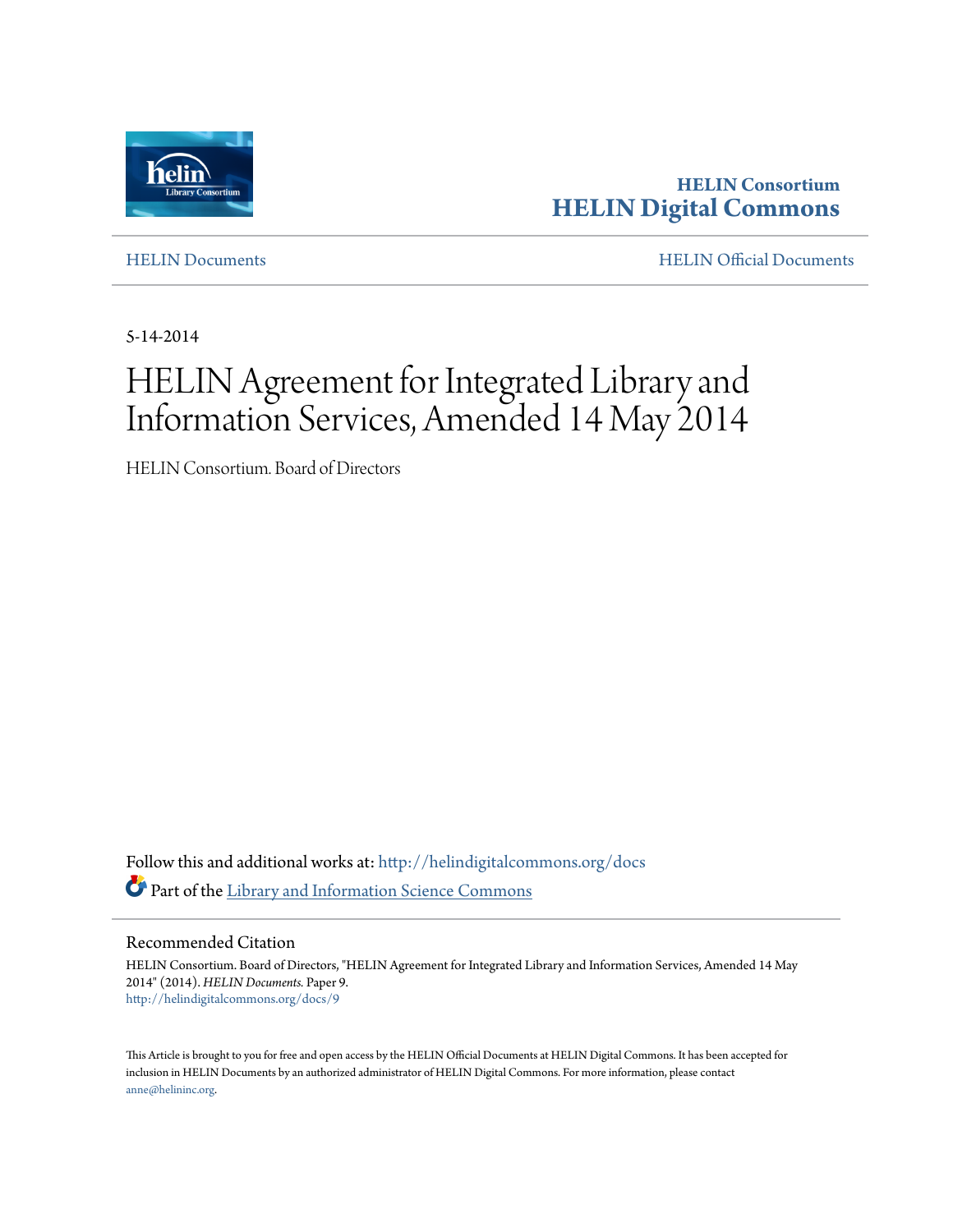

## **Higher Education Library Information Network AGREEMENT FOR INTEGRATED LIBRARY AND INFORMATION SERVICES**

 The Higher Education Library Information Network, HELIN Inc. (hereinafter referred to as HELIN), is a consortium consisting of Governing and Affiliate member libraries that agree to the following:

## **Mission**

The mission of HELIN is to continually develop and sustain cooperative initiatives to enhance library resources, systems and services for all member institutions.

## **Vision**

HELIN aspires to collaboratively lead innovation in library and information services for the enhancement of higher education and learning.

Guided by its Mission and Vision, the consortium's goals serve as the "outcomes" against which the HELIN Board of Directors designs and thus pursues all initiatives. The Mission, Vision, Goals are delineated in the Mission, Vision, Goals Document.

## **Governance**

 HELIN is governed by a Board of Directors in accordance with the HELIN Policy Governance Model, The HELIN Policy Governance Manual (dated 12/10/2014), and the HELIN Bylaws (dated 4/25/2014).

## **Rights and Responsibilities of Participation**

- Along with this HELIN Agreement for Integrated and Information Services members comply with the HELIN Bylaws, the HELIN Policy Governance Manual, and the HELIN Membership Categories Document;
- Members include their bibliographic records in the Union Catalog;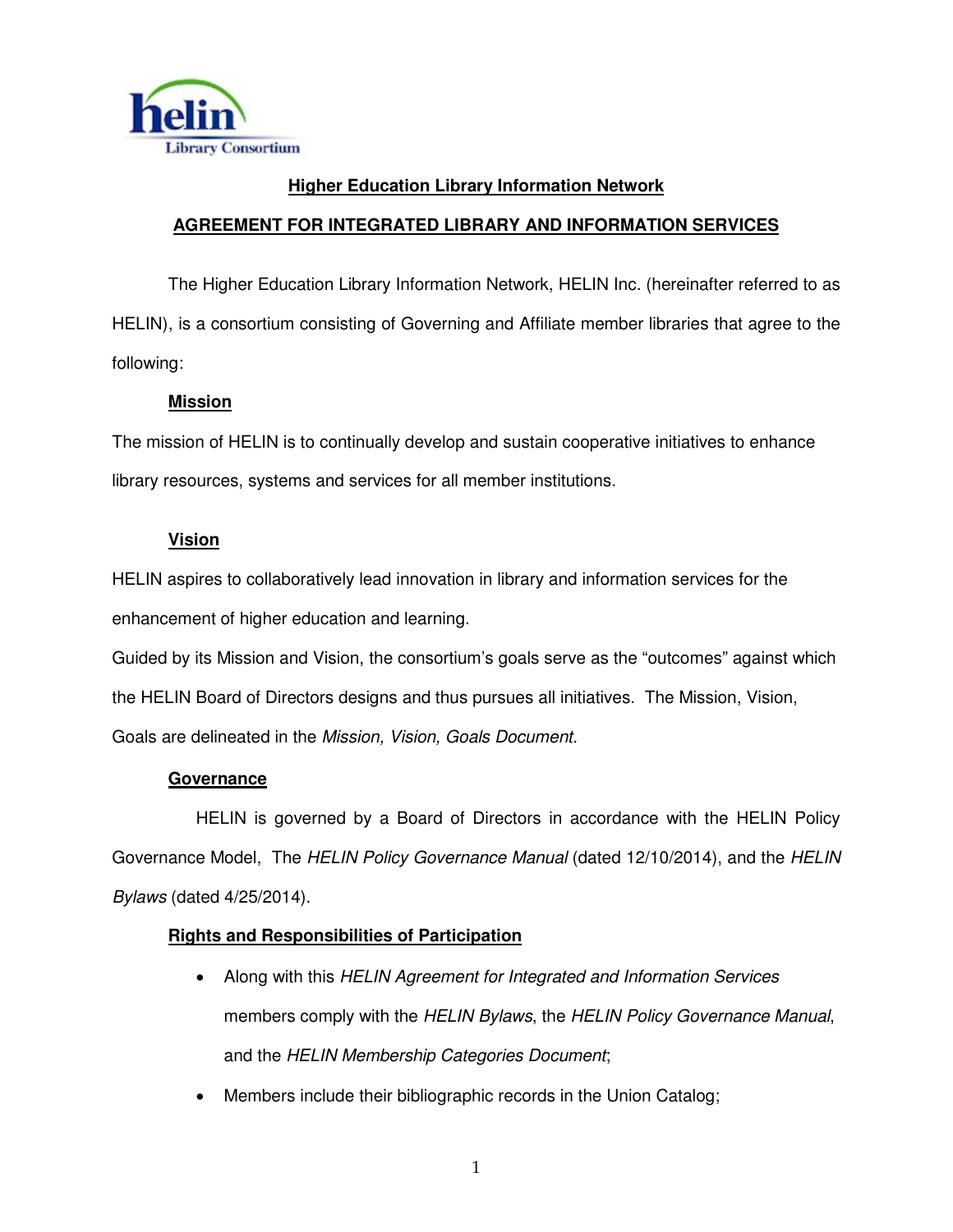- Members support the principle of participating in consortium-wide purchases of electronic resources in order to obtain discounted consortium-wide electronic resource pricing;
- Members participate in reciprocal borrowing among respective member libraries;
- Members agree to the use of bibliographic records developed in compliance with national standards;
- Members adhere to bibliographic and other applicable standards established by HELIN;
- Members pay designated fees determined by the HELIN Board of Directors.

#### **Maintenance of Effort**

Each HELIN member agrees to maintain library acquisitions at levels appropriate for the size, scope and mission of their respective institutions. Resource sharing and borrowing reciprocity are adjunct to, not substitutions for, collection development in individual member libraries.

#### **Contracts**

HELIN serves as the contracting agent in its relationship with the vendor(s) providing an integrated library system (ILS). HELIN may negotiate with other libraries, consortia, vendors for library services, businesses, and persons for HELIN Consortium services.

#### **Use of Host Computer for the ILS**

HELIN will jointly develop the use of an ILS and will act in the capacity of a conduit for this purpose. HELIN does not warrant and guarantee the ILS system and shall not be liable to a member for any damages resulting from the malfunction of said system.

#### **Services to be Performed by URI on Behalf of HELIN**

 URI on behalf of HELIN will provide the host site for HELIN Central Office Staff, and the ILS hardware and software.

#### **Equipment and Telecommunications**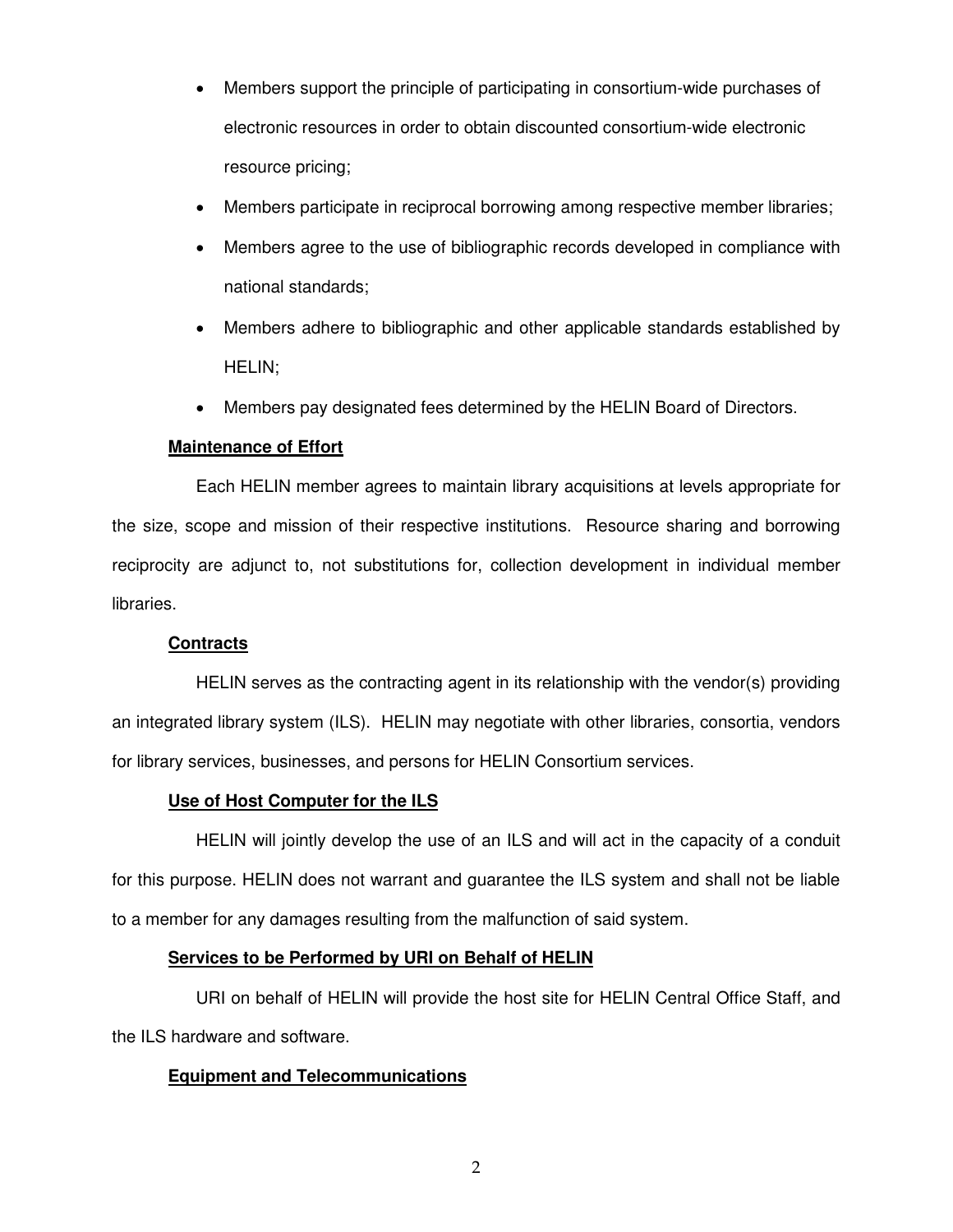Each institution agrees to purchase and maintain all necessary equipment including right of access to software and dedicated communication lines connecting the said equipment to the ILS. The equipment shall be the sole property of the purchasing institution.

#### **Access to Data**

 HELIN and its members agree that full and free access shall be permitted among members to the information stored in the Union Catalog relating to the bibliographic descriptions of library materials of the participating libraries, and relating to the holdings, availability and circulation status of such library materials. HELIN and its members each agree to maintain the confidentiality of the information stored in the ILS relating to users of the member libraries.

#### **Shared Costs**

The cost of HELIN Central Office staff, consultants, or special services to conduct HELIN activities, the maintenance of shared host hardware and software, and shared purchases shall be apportioned among members based upon written formulas agreed to by the HELIN Board of Directors.

#### **New HELIN Members**

Additional libraries may be invited to join the HELIN consortium in accordance with the terms of this Agreement. Each new member will be admitted as either a Governing or Affiliate Member, in accordance with the HELIN Bylaws and the HELIN Membership Categories Document. Criteria for membership, as well as membership fees, are based upon the membership category to which each member is assigned.

#### **Additional Libraries and/or Consortia**

HELIN may negotiate with non-member libraries and/or consortia to allow access to the bibliographic records of the HELIN ILS system, on such terms as HELIN and the other libraries and/or consortia agree upon, provided that the participation of such other libraries shall not unreasonably interfere in the use of the ILS by HELIN members.

3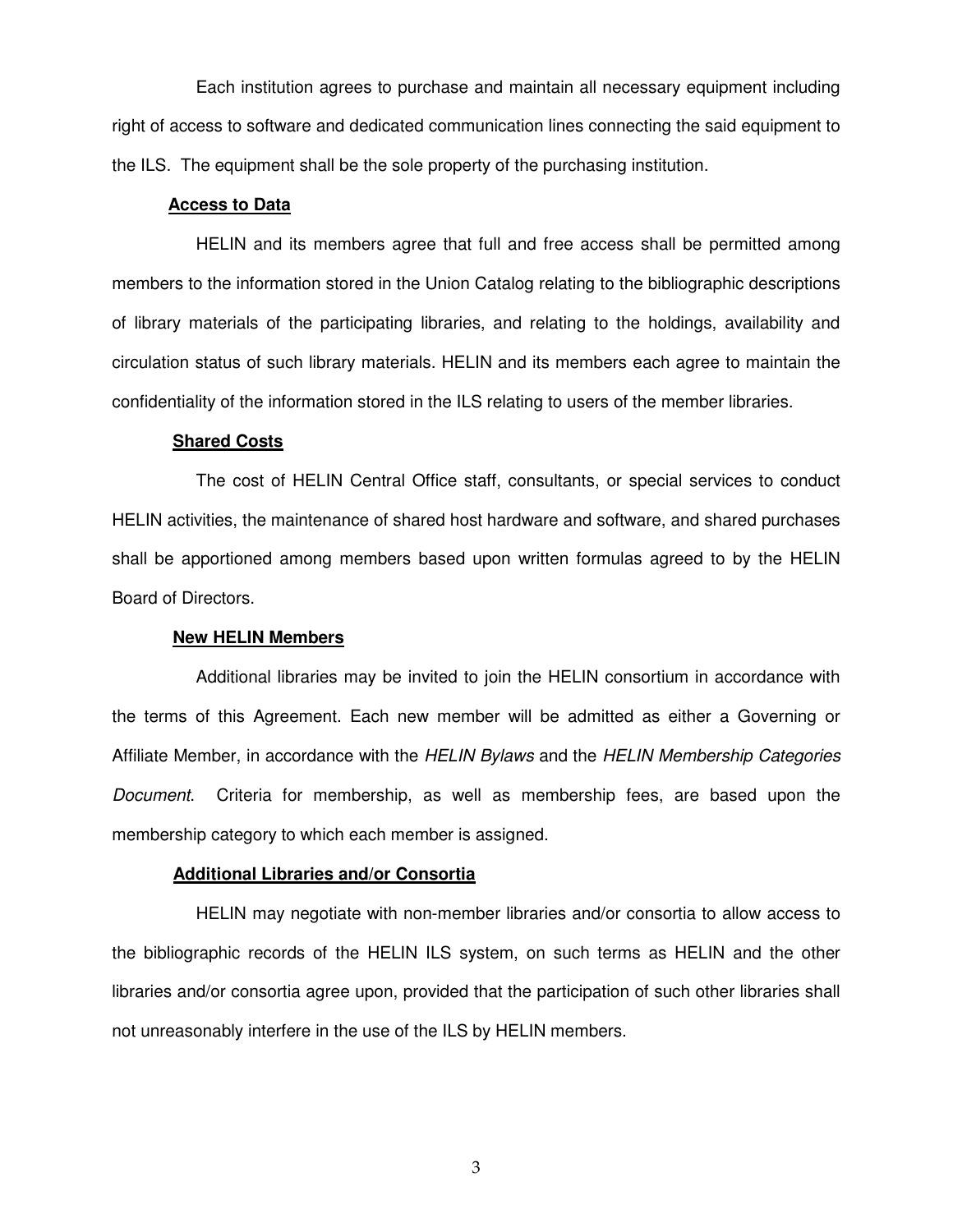#### **Term**

The term of this Agreement shall commence as of the signing of this Agreement and shall continue indefinitely, unless terminated by a member upon six (6) months written notice to HELIN, at which time this Agreement, as to the specific member, shall terminate but shall otherwise remain in effect for all remaining HELIN members. Costs incurred by such termination shall be determined by the HELIN Board of Directors, and shall be borne by the departing member. Upon commencement of this Agreement, the prior "Agreement for Integrated Library and Information Services" dated February 3, 2012 and entered into among HELIN and its members shall be deemed to be terminated and no longer in effect.

#### **Compliance with State Laws Governing Libraries**

HELIN and its members will comply with the respective law(s) governing library records and patron privacy, and with the HELIN policy on confidentiality of records.

#### **Authorization**

The persons executing this agreement are duly authorized by the governing bodies of the institutions represented to execute this Agreement on behalf of said institutions, and that, upon signing, this agreement shall be a valid and binding agreement of the institutions represented.

#### **Amendment**

This Agreement may be amended at any time by a two-thirds vote of the HELIN Board of Directors. Notice and proposed changes or amendments must be provided in writing to each member at least fourteen (14) days in advance of the scheduled vote.

4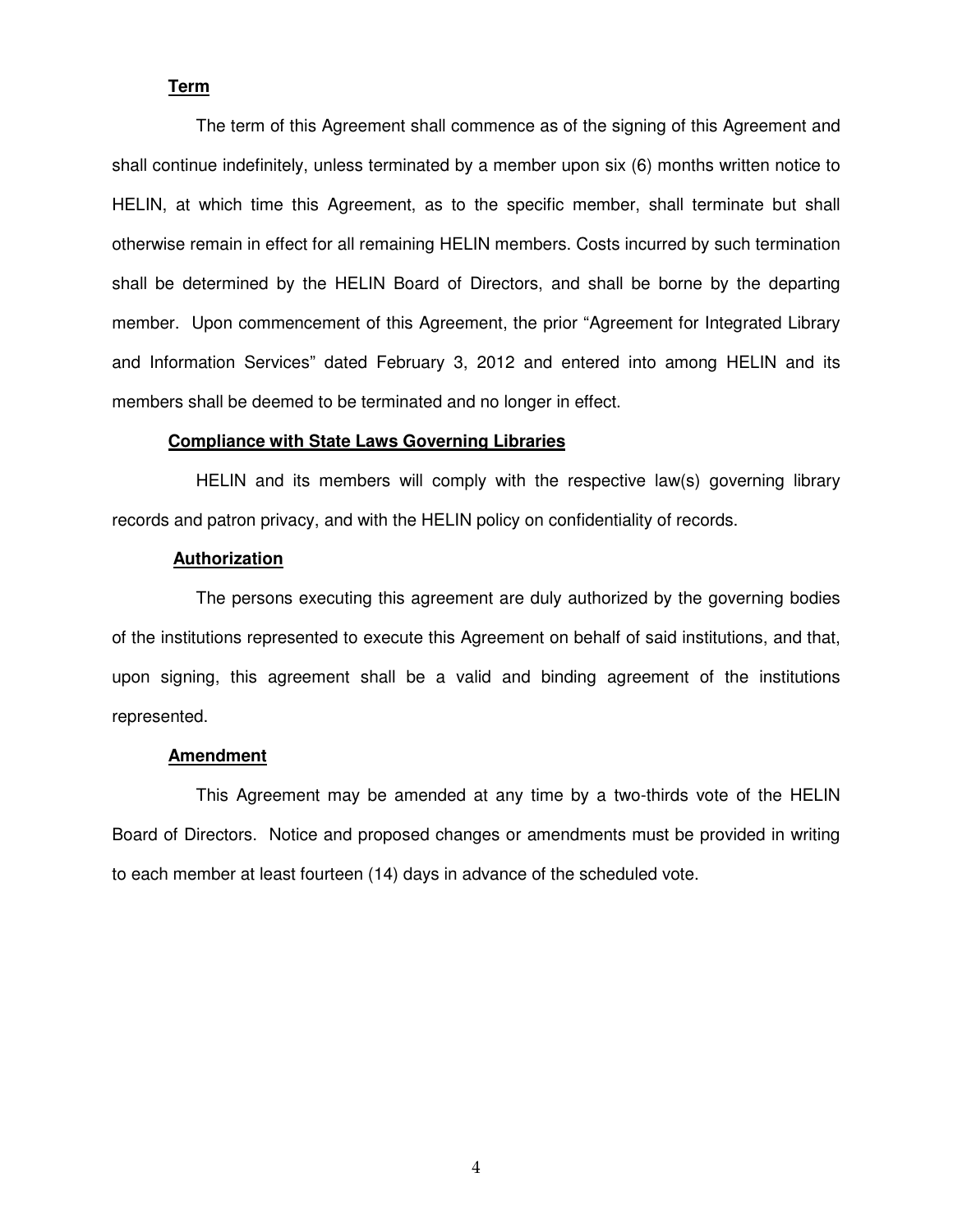IN WITNESS WHEREOF, the parties hereto have affixed their hands this 14th day of

\_\_\_\_\_\_\_\_\_\_\_\_\_\_\_\_\_\_\_\_\_\_\_\_\_\_\_\_\_\_\_\_\_\_\_

\_\_May\_\_, 2014.

## **GOVERNING MEMBERS:**

| David Maslyn                                                                                           | <b>Ruth Sullivan</b>                                                                                                     |
|--------------------------------------------------------------------------------------------------------|--------------------------------------------------------------------------------------------------------------------------|
| Interim Dean, University Libraries                                                                     | Dean of the Learning Resources                                                                                           |
| University of Rhode Island                                                                             | Community College of Rhode Island                                                                                        |
| <b>Tovah Reis</b><br>Interim Director of the Library<br>James P. Adams Library<br>Rhode Island College | Peter V. Deekle<br>Dean of University Library Services<br><b>Roger Williams University</b>                               |
| D. Russell Bailey                                                                                      | Dr. Rosita Hopper                                                                                                        |
| <b>Library Director</b>                                                                                | Dean, University Libraries                                                                                               |
| <b>Providence College</b>                                                                              | Johnson & Wales University                                                                                               |
| Kathleen Boyd                                                                                          | Mary Moroney                                                                                                             |
| <b>Director of Library Services</b>                                                                    | <b>Director of Library Services</b>                                                                                      |
| <b>McKillop Library</b>                                                                                | Douglas and Judith Krupp Library                                                                                         |
| <b>Salve Regina University</b>                                                                         | <b>Bryant University</b>                                                                                                 |
| Harriette Hemmasi<br>Joukowsky Family University Librarian<br><b>Brown University</b>                  | Susan V. Wawrzaszek<br>Associate Vice President for Library and<br><b>Information Services</b><br><b>Wheaton College</b> |